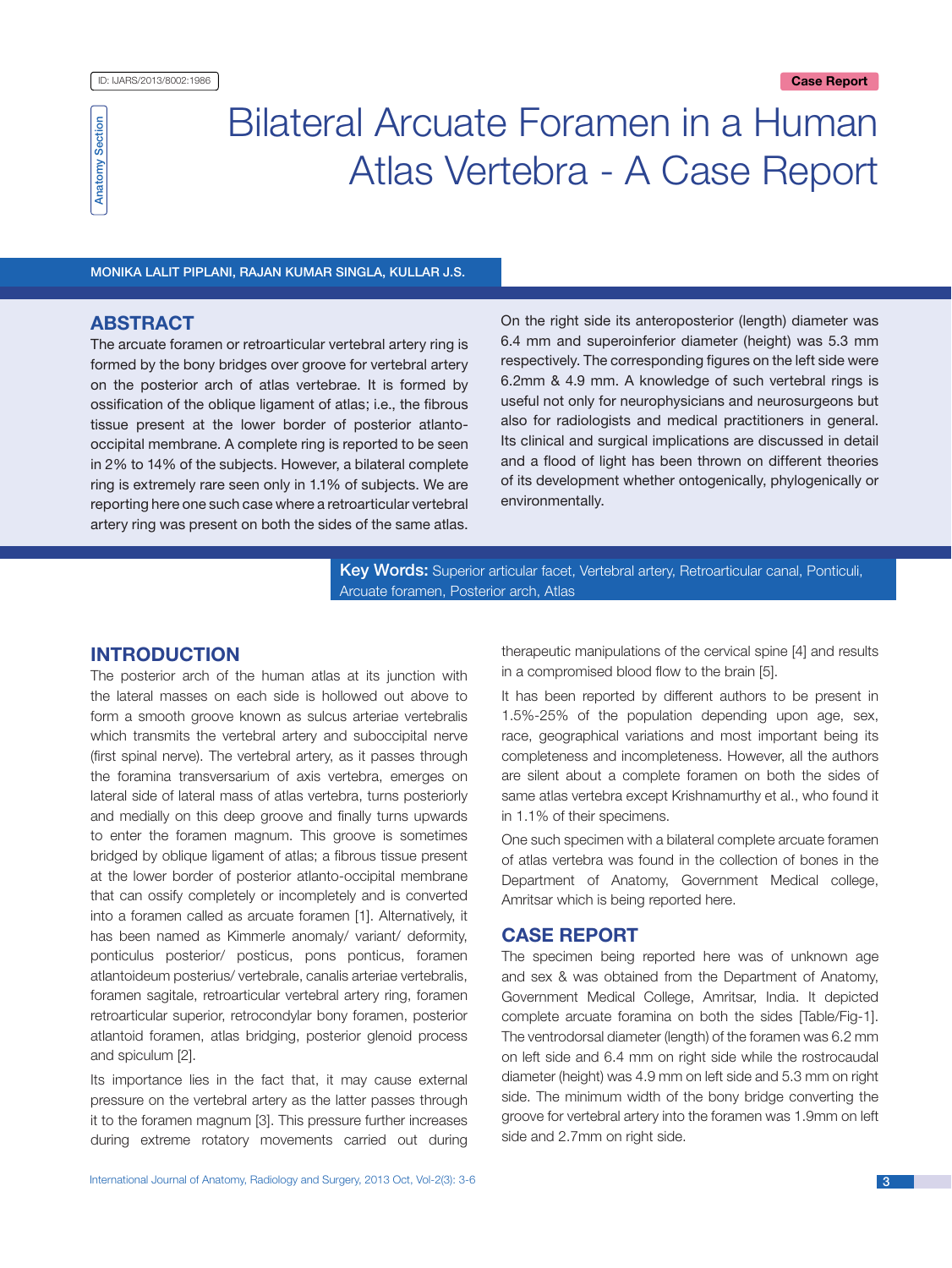### Monika Lalit Piplani et al., Bilateral Arcuate Foramen in a Human Atlas Vertebra - A Case Report http://ijars.jcdr.net



# **DISCUSSION**

The ossification of ligamentous structures in different parts of the body may result in clinical problems such as compression of neighbouring structures and complications in regional surgeries. The same is true for this foramen. Ist reported by Macalister [6] it has drawn the attention of many anatomists since then. They have differently classified it as follows:

- 1. Lamberty and Zivanovic [4] simply classified the retroarticular canal into complete variety found in 15% and incomplete canal found in 21.66%, the rest of the vertebrae having no tendency to canal or foramen formation.
- 2. Similarly Taitz & Nathan [7] found partial bridge in 25.8%, complete bridge in 7.8% and no bridge in 66.3% of their specimens.
- 3. Depending upon the formation of arcuate foramen Mitchell [5] classified the vertebrae into class I,II,III whereby class I had no foramen (63.3%), class II had retroarticular sulcus with bony lipping or exostosis of posterior arch (26.9%) and class III represented a complete bony ring enclosing the vertebral artery (9.8%)
- 4. There was Hasan et al., [8] who worked extensively on the subject and classified posterior as well as lateral foramina in 6 classes:

Class 1: Where an impression for the vertebral artery was noticeable on the posterior arch.

Class 2: Where the impression for the artery was deeper than the former class.

Class 3: Where a partial posterior ponticulus was noted as a bony spicule extending from the superior articular facet overhanging the dorsal arch.

Class 4: Where a complete posterior ponticulus could be detected.

Class 5: Where a lateral bridge extended from the lateral mass to the transverse process.

Class 6: Where a relatively more extensive posterolateral tunnel made its appearance as a combination of complete posterior and lateral bridges.

However none of the above cited authors have commented upon a bilateral presentation of arcuate foramina in their classification as was found in the case being reported. If we consider it separately on the two sides it fits into class III of Mitchell, class IV of Hasan et al., on both the sides. The rarity of this presentation is evident from the fact that Krishnamurthy et al., [2] could find it only in 12 vertebrae out of 1044 i.e., only in 1.14%.

The incidence of a complete ring as reported by earlier authors

| Sr. No.                                                                | <b>Authors</b>            | Year | Incidence                            |
|------------------------------------------------------------------------|---------------------------|------|--------------------------------------|
| 1.                                                                     | Lamberty & Zivanovic [4]  | 1973 | 15%                                  |
| 2.                                                                     | Taitz & Nathan [7]        | 1986 | 7.8%                                 |
| З.                                                                     | Le Minor [9]              | 1997 | 18.3%                                |
| 4.                                                                     | Mitchell [5]              | 1998 | 9.8%                                 |
| 5.                                                                     | Hasan et al., [8]         | 2001 | 3.42%                                |
| 6.                                                                     | Manjunath [10]            | 2001 | 11.7%                                |
| 7.                                                                     | Krishnamurthy et al., [2] | 2007 | Rt.- 2.5%<br>Lt.- 4.59%<br>B/L-1.14% |
| 8.                                                                     | Simsek [11]               | 2008 | 3.8%                                 |
| 9.                                                                     | Dahiphale & Bahotee [12]  | 2009 | 2%                                   |
| 10.                                                                    | Zambare & Reddy [13]      | 2011 | 4%                                   |
| <b>[Table/Fig-2]:</b> Showing incidence of complete arcuate foramen of |                           |      |                                      |

human atlas vertebra

# **DEVELOPMENT OF RETROARTICULAR FORAMEN**

Whether incomplete or complete many theories have been put forward by different workers for origin of the bridges leading to foramen formation.

- According to Allen [14], Cleland [15], VonTorklus & Gele [16] it is simply a Congenital characteristic.
- Le Double [17] attributed the formation of this ring to the ossification of ligament
- Barge [18] postulated an activation of existing osteogenic potency in the region of craniovertebral junction.
- Selby et al., [19] believed it to be a genetic trait.
- Pyo & Lowman [20] and Breathnach [21] opined it to be a result of ageing.
- Breathnach [21] associated this bridging with ossification of oblique ligament of atlas which could be induced by the pulsation of the vertebral artery.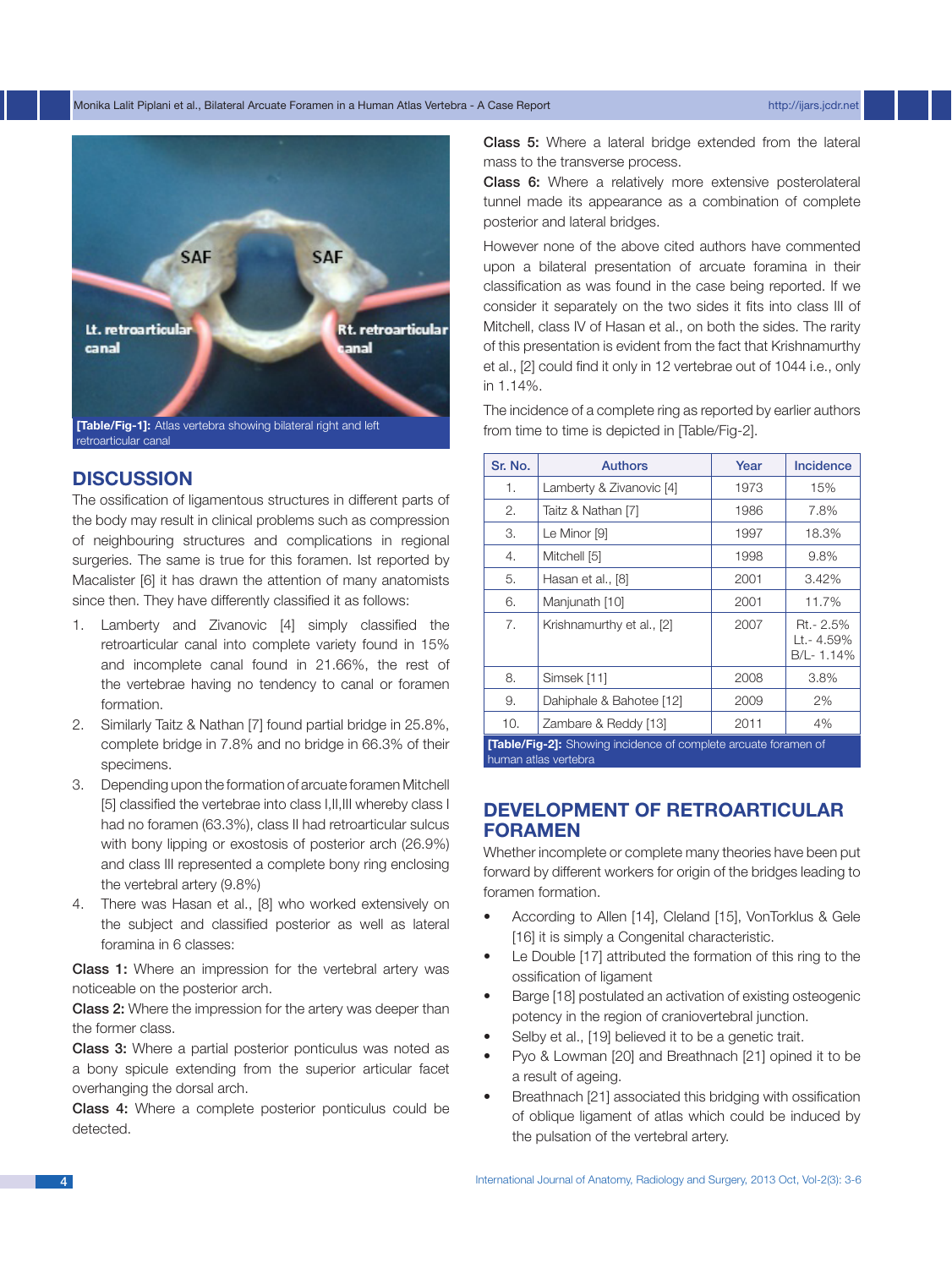### http://ijars.jcdr.net Monika Lalit Piplani et al., Bilateral Arcuate Foramen in a Human Atlas Vertebra - A Case Report

- Taitz & Nathan [7] blamed external mechanical factors like custom of carrying heavy weights or objects on head for development of bridging on atlas. It was further supported by Paraskevas and Papaziogass [22] who found a higher incidence of complete canal in labourers as compared with non labourers.
- Stubbs [23] encountered a complete foramen more in males and partial foramen in females however on the contrary, Cakmak et al., [24] found a higher incidence of complete foramen in females.
- Mitchell [5] found it more in blacks as compared with whites.
- Paraskevas et al., [22] found a higher incidence of incomplete foramen in 5-44 years of age.

## **PHYLOGENY**

Yamamoto & Kunimatsu [25] mentioned a complete bony ridge to be a normal structure of adult Japanese macaques. Earlier a bony ring in atlas vertebra was described to be a permanent and normal morphological feature in vertebrates including primates which in humans is said to be a regressive and disappearing phenomenon.

# **CLINICAL IMPORTANCE**

A knowledge of arcuate foramen is useful not only for neurophysicians and neurosurgeons but also for radiologists and medical community in general. They should look for it when dealing with patients complaining of symptoms of vertebrobasilar insufficiency like headache, vertigo, shoulder and arm pain [2]. Many cases have been reported where surgical removal of bony bridges allieviated these symptoms [7].

Cushing et al., [26] found an association between the arcuate foramen and tethering of vertebral artery in it leading to its dissection from repetitive trauma with movement of neck. Tubs et al., [3] emphasised that bony bridge forming arcuate foramen may cause external pressure on the vertebral artery as the latter passes through it to the foramen magnum. Cakmak et al., [24] asserted that cervical spine radiography is a simple and useful technique to know the presence of arcuate foramen and should be considered if a patient comes with symptoms like pain in temporal region, pain in back of eye, vertigo, occipital headache, periodic photophobia, paraesthesia of hands or sensation of pressure on hands.

### **REFERENCES**

- [1] William M, Newell RLM, Collin P. The back: cervical vertebrae. In: Standring S, Ellis H, Haely JC, Johson D, Williams A, Gray's Anatomy. 39th edition. Edinburg, London: *Elsevier Churchill Livingstone;* 2005: 742-46.
- [2] Krishnamurthy A, Nayak SR, Khan S, Prabhu Latha V, Ramanathan LA, Kumar CG, et al. Arcuate foramen of atlas: Incidence, Phylogenetic and Clinical significance. *Romanian J of morphol and embryol.* 2007; 48(3): 263-66.

International Journal of Anatomy, Radiology and Surgery, 2013 Oct, Vol-2(3): 3-6 5

- [3] Tubbs RS, Johnson PC, Shoja MM, Loukas M, Oakes WJ. Foramen Arcuate: Anatomical study and review of literature. *J Neurosurg Spine.* 2007; 6(1): 31-34.
- [4] Lamberty BGH, Zivanovic S. The retroarticular vertebral artery ring of the atlas and its significance. *Acta Anat.* 1973; 85: 113- 22.
- [5] Mitchell J. The incidence and dimensions of the retroarticular canal of the atlas vertebra. *Acta Anat (Basel).* 1998; 163: 113- 20.
- [6] Macalister A. Notes on the homologies and comparative anatomy of the atlas and axis. *J Anat and Physiol.* 1869; 3: 54-64.
- [7] Taitz C, Nathan H. Some observations on the posterior and lateral bridge of the atlas. *Acta Anat.* 1986; 127: 212-17.
- [8] Hasan M, Shukla S, Siddiqui MS, Singh D. Posterolateral tunnels and ponticuli in human atlas vertebrae. *J Anat.* 2001; 199(3): 339-43.
- [9] Le Minor JM. The retrotransverse foramen of the human atlas vertebra – A distinctive variant within primates. *Acta Anat.* 1997; 160: 208-12.
- [10] Manjunath KY. Posterior bridging of the atlas vertebra in south Indians. Indian J Med Sci 2001; 55(9): 488-90.
- [11] Simsek S. Posterior osseous bridging of C1. *J clin neurosciences.* 2008; 15: 686-88.
- [12] Dahiphale VP, Bahetee BH. The retroarticular vertebral artery ring of the atlas and its significance. *J Anat Soc. India.* 2009; 58: 149-51.
- [13] Zambare BR, Reddy BB. The retroarticular ring of the atlas and its clinical significance. *Anatomica Karnatka.* 2011; 5(2): 74-76.
- [14] Allen W. The varieties of atlas in the human subject and the homologies of its transverse processes. *J Anat.* 1879; 14: 18- 28.
- [15] Cleland M. On the serial homologies of the articular surfaces of the mammalian atlas, axis and occipital bone. *Proc R Soc Edinb.* 1960; 2: 221.
- [16] Von Torklus D, Gele W. The upper cervical spine. New York: *Grunne and Stratton;* 1972: 28-30.
- [17] Le double AF. Traiteu des variations de la colonne vertebrae de i'homme et de leur signification au point de vue de i'anthropologique zoologique. Paris: vigot frères; 1912.
- [18] Barge JAJ. Problems in kranio- vertebral Gebiet section. *Verh K Akad Wetensch Amsterdam.* 1918; 20(2): 102-05.
- [19] Selby, et al. The incidence and familial nature of a bony bridge on first cervical vertebra. *Am J physical anthropol.* 1955;13: 129-41.
- [20] Pyo J & Lowman RM. The ponticulus posticus of the first cervical vertebra. *Radiology.* 1959; 72: 850-54.
- [21] Breathnach AS Frazer's Anatomy of human skeleton. 6th edition. London: *J and A Churchill;* 1965: 29.
- [22] Paraskewas G and Papaziogas B. Gross morphology of the bridges over vertebral artery groove on the atlas. *Surg and radiological Anat.* 2004; 27: 129-36.
- [23] Stubbs DM. The arcuate foramen, variability in distribution related to race and sex. *Spine.* 1992; 17(12) : 1502-04.
- [24] Cakmak O, Gurdal E, Ekinci G, Yildiz E, Cavdar S. Arcuate foramen and its clinical significance. *Sandi Medi J.* 2005; 26(9): 1409-13.
- [25] Yamamoto A and Kunimatsu Y. Ontogenetic change and geographical variation of atlas bridging in Japanese macaques (macaca fuscata). *Anthropological Science.* 2006; 114 (2): 153- 60.
- [26] Cushing KE, Ramesh V, Gardener Madwin D, Todd NV, Gholkar A, Baxter P, Griffith PD. Tethering of the vertebral artery in the congenital arcuate foramen of the atlas vertebra: a possible cause of vertebral artery dissection in children. *Dev Med Child Neurol.* 2001; 43: 491-96.